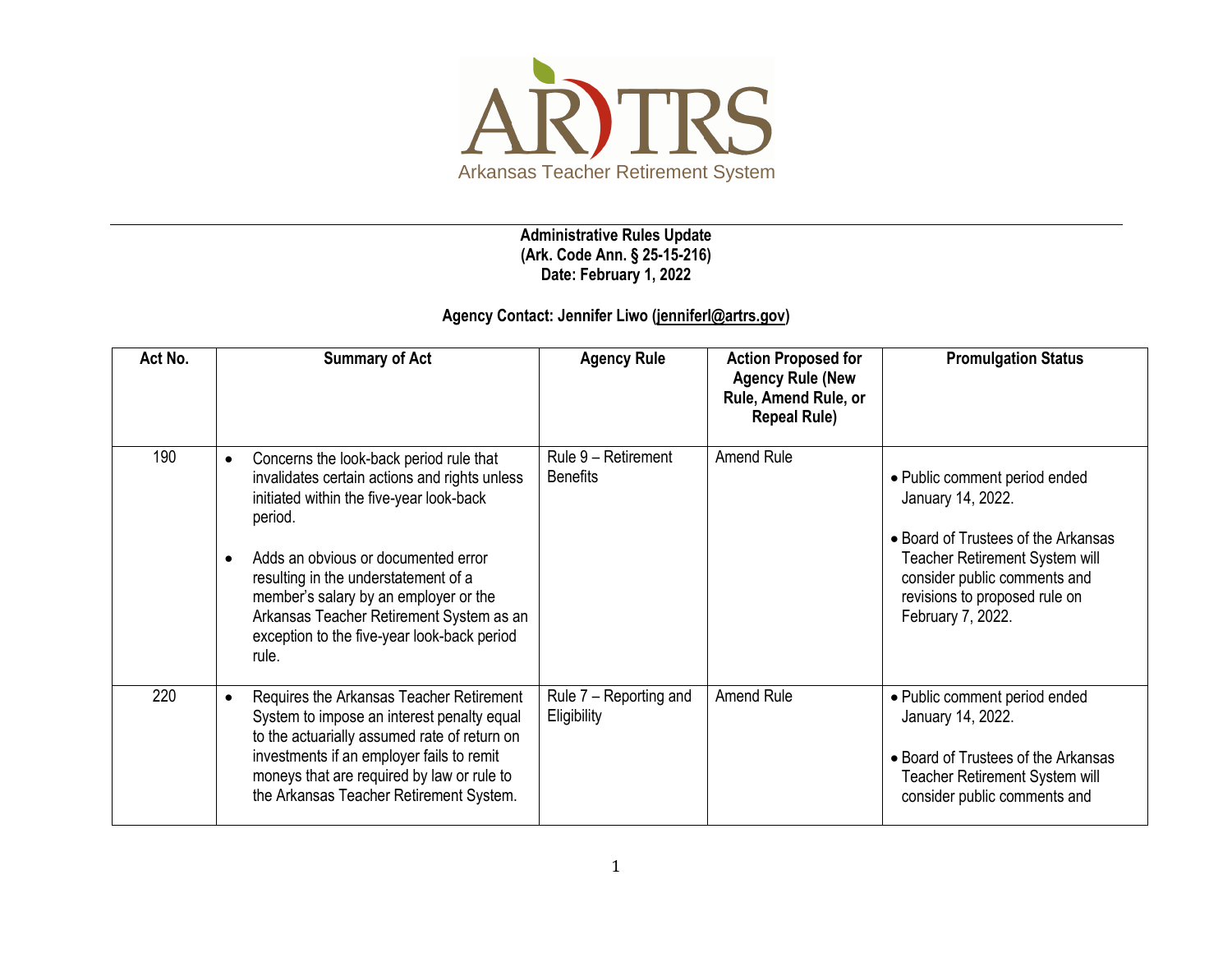

|     |           |                                                                                                                                                                                                                                                                                                                                                        |                                                  |                   | revisions to proposed rule on<br>February 7, 2022.                                                                                                                                                                |
|-----|-----------|--------------------------------------------------------------------------------------------------------------------------------------------------------------------------------------------------------------------------------------------------------------------------------------------------------------------------------------------------------|--------------------------------------------------|-------------------|-------------------------------------------------------------------------------------------------------------------------------------------------------------------------------------------------------------------|
| 221 | $\bullet$ | Provides that employer-and-employee<br>accrued contributions attributable to the<br>concurrent service may be refunded to the<br>employer and member.                                                                                                                                                                                                  | Rule 6 - Membership                              | Amend Rule        | • Public comment period ended<br>January 14, 2022.<br>• Board of Trustees of the Arkansas<br>Teacher Retirement System will<br>consider public comments and<br>revisions to proposed rule on<br>February 7, 2022. |
| 221 | $\bullet$ | Provides that the final average salary used<br>in determining a member's benefit shall be<br>either that of the Arkansas Teacher<br>Retirement System or a reciprocal system in<br>which the member has at least two (2) years<br>of service credit, whichever provides the<br>highest final average salary at the time of<br>the member's retirement. | Rule 7 - Reporting and<br>Eligibility            | <b>Amend Rule</b> | • Public comment period ended<br>January 14, 2022.<br>• Board of Trustees of the Arkansas<br>Teacher Retirement System will<br>consider public comments and<br>revisions to proposed rule on<br>February 7, 2022. |
| 221 | $\bullet$ | Provides that the final average salary used<br>in determining a member's benefit shall be<br>either that of the Arkansas Teacher<br>Retirement System or a reciprocal system in<br>which the member has at least two (2) years<br>of service credit, whichever provides the<br>highest final average salary at the time of<br>the member's retirement. | Rule 10 - T-DROP and<br><b>Return to Service</b> | Amend Rule        | • Public comment period ended<br>January 14, 2022.<br>• Board of Trustees of the Arkansas<br>Teacher Retirement System will<br>consider public comments and<br>revisions to proposed rule on<br>February 7, 2022. |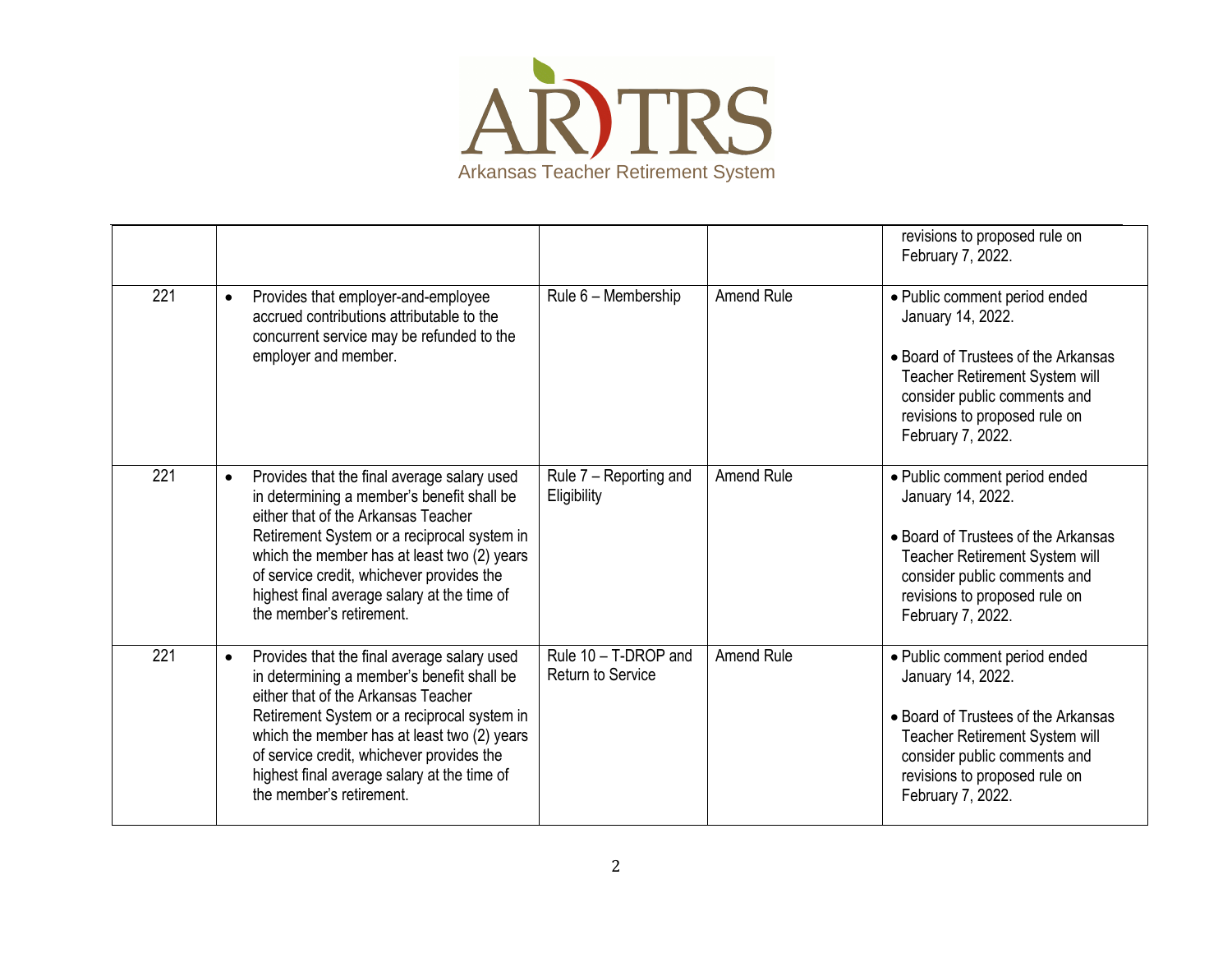

| 223 | Clarifies deadlines concerning the<br>$\bullet$<br>application process for disability retirement.<br>Provides that a member who applies for<br>$\bullet$<br>disability retirement may request a second<br>review if the medical committee finds that<br>the member is not qualified to receive<br>disability retirement benefits.                                                                            | Rule 9 - Retirement<br><b>Benefits</b>           | <b>Amend Rule</b> | • Public comment period ended<br>January 14, 2022.<br>• Board of Trustees of the Arkansas<br>Teacher Retirement System will<br>consider public comments and<br>revisions to proposed rule on<br>February 7, 2022. |
|-----|--------------------------------------------------------------------------------------------------------------------------------------------------------------------------------------------------------------------------------------------------------------------------------------------------------------------------------------------------------------------------------------------------------------|--------------------------------------------------|-------------------|-------------------------------------------------------------------------------------------------------------------------------------------------------------------------------------------------------------------|
| 279 | Clarifies that one (1) of the two (2) active<br>$\bullet$<br>member trustees on the Board of Trustees<br>of the Arkansas Teacher Retirement System<br>who are required to be employed in a<br>position requiring an administrator's license<br>shall be a superintendent or an educational<br>cooperative director.<br>Changes "participating employer" to<br>$\bullet$<br>"employer" or "covered employer". | Rule 4 - Election of<br><b>Board of Trustees</b> | Amend Rule        | · Public comment period ended<br>January 14, 2022.<br>• Board of Trustees of the Arkansas<br>Teacher Retirement System will<br>consider public comments and<br>revisions to proposed rule on<br>February 7, 2022. |
| 279 | Changes "participating employer" to<br>$\bullet$<br>"employer" or "covered employer".                                                                                                                                                                                                                                                                                                                        | Rule 6 - Membership                              | <b>Amend Rule</b> | · Public comment period ended<br>January 14, 2022.<br>• Board of Trustees of the Arkansas<br>Teacher Retirement System will<br>consider public comments and<br>revisions to proposed rule on<br>February 7, 2022. |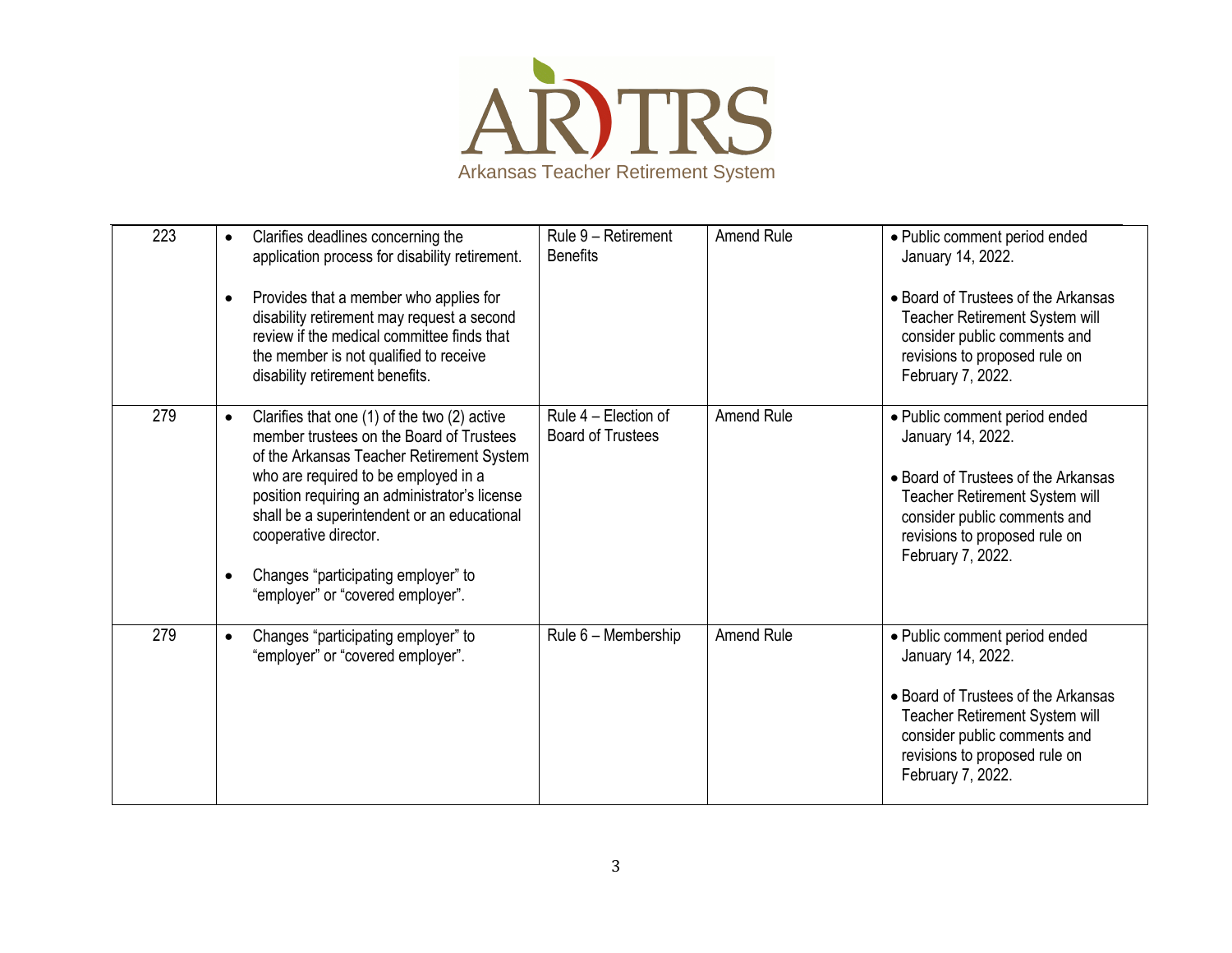

| 279 | Amends the law to afford both active and<br>$\bullet$<br>inactive members the opportunity to<br>purchase domestic federal service that may<br>be credited as service under the Arkansas<br>Teacher Retirement System.<br>Changes "interest" to "regular interest"<br>$\bullet$<br>where appropriate.                                                                                                                                   | Rule 8 - Purchases and<br>Refunds                | Amend Rule        | · Public comment period ended<br>January 14, 2022.<br>• Board of Trustees of the Arkansas<br>Teacher Retirement System will<br>consider public comments and<br>revisions to proposed rule on<br>February 7, 2022. |
|-----|----------------------------------------------------------------------------------------------------------------------------------------------------------------------------------------------------------------------------------------------------------------------------------------------------------------------------------------------------------------------------------------------------------------------------------------|--------------------------------------------------|-------------------|-------------------------------------------------------------------------------------------------------------------------------------------------------------------------------------------------------------------|
| 279 | Provides that an annuity may begin earlier<br>$\bullet$<br>than July 1 if the Board of Trustees of the<br>Arkansas Teacher Retirement System<br>adopts by rule or resolution an earlier<br>beginning date for members whose<br>retirement will not result in a reduction of<br>classroom teachers and who meet certain<br>other requirements.<br>Changes "participating employer" to<br>$\bullet$<br>"employer" or "covered employer". | Rule 9 - Retirement<br><b>Benefits</b>           | <b>Amend Rule</b> | · Public comment period ended<br>January 14, 2022.<br>• Board of Trustees of the Arkansas<br>Teacher Retirement System will<br>consider public comments and<br>revisions to proposed rule on<br>February 7, 2022. |
| 279 | Clarifies the law concerning plan interest<br>$\bullet$<br>rates applicable to Teacher Deferred<br>Retirement Option Plan accounts of<br>members.<br>Clarifies that the Board of Trustees of the<br>$\bullet$<br>Arkansas Teacher Retirement System<br>determines the plan interest rate applicable<br>to member accounts by adopting fixed                                                                                            | Rule 10 - T-DROP and<br><b>Return to Service</b> | Amend Rule        | • Public comment period ended<br>January 14, 2022.<br>• Board of Trustees of the Arkansas<br>Teacher Retirement System will<br>consider public comments and<br>revisions to proposed rule on<br>February 7, 2022. |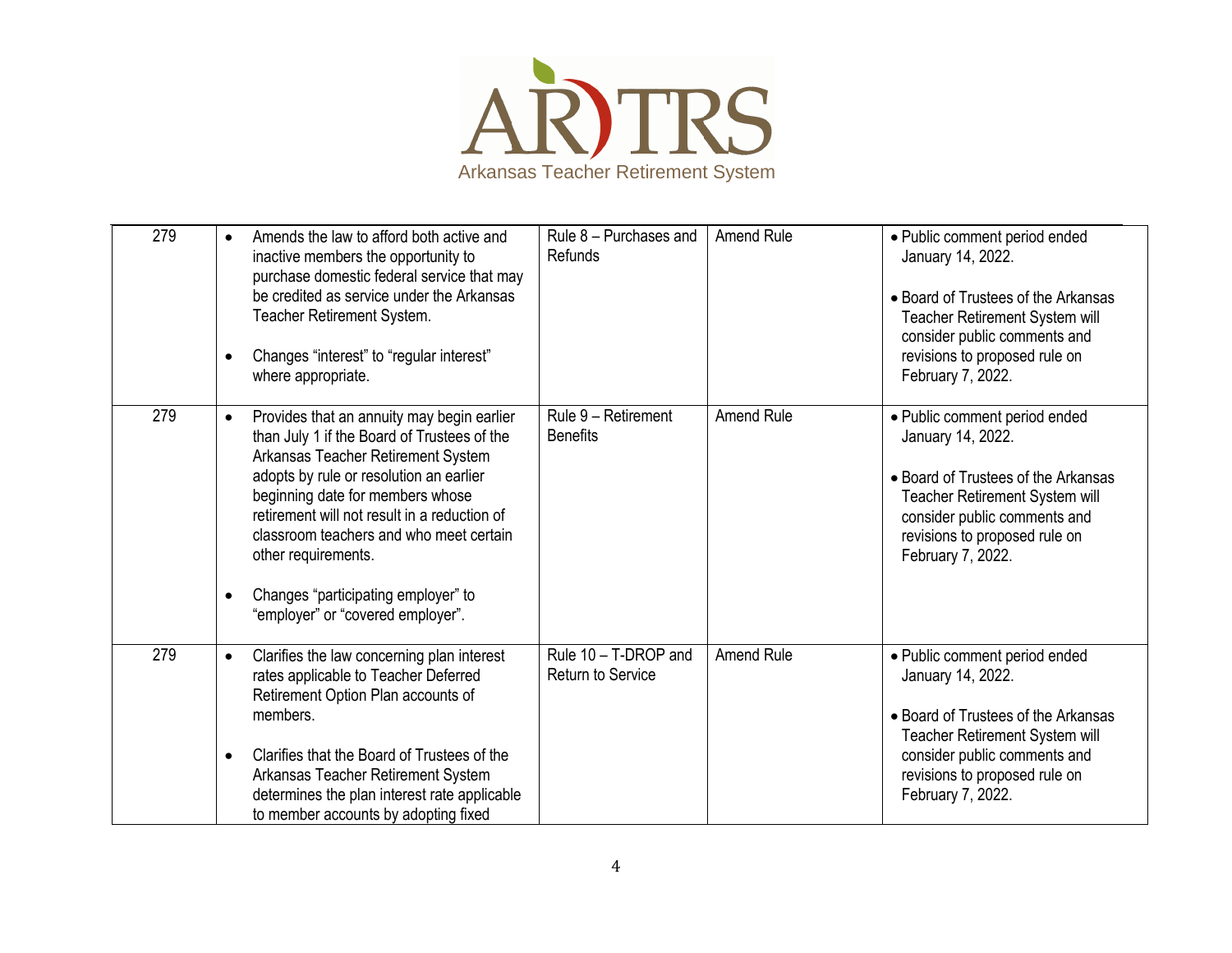

|     | interest rates and variable interest rates that<br>shall apply in a fiscal year.<br>Clarifies that the Board of Trustees of the<br>$\bullet$<br>Arkansas Teacher Retirement System may<br>modify the fixed interest rate and variable<br>interest rate for subsequent fiscal years.<br>Repeals the law requiring the balance in a<br>$\bullet$<br>member's Teacher Deferred Retirement<br>Option plan account to be distributed in<br>certain lump-sum and annuitized<br>percentages. |                                                                |                   |                                                                                                                                                                                                                   |
|-----|---------------------------------------------------------------------------------------------------------------------------------------------------------------------------------------------------------------------------------------------------------------------------------------------------------------------------------------------------------------------------------------------------------------------------------------------------------------------------------------|----------------------------------------------------------------|-------------------|-------------------------------------------------------------------------------------------------------------------------------------------------------------------------------------------------------------------|
| 279 | Clarifies the pro rata formula that is used to<br>$\bullet$<br>calculate a Teacher Deferred Retirement<br>Option Plan participant's residue.                                                                                                                                                                                                                                                                                                                                          | Rule 11 - Survivors and<br><b>Domestic Relations</b><br>Orders | <b>Amend Rule</b> | • Public comment period ended<br>January 14, 2022.<br>• Board of Trustees of the Arkansas<br>Teacher Retirement System will<br>consider public comments and<br>revisions to proposed rule on<br>February 7, 2022. |
| 290 | Provides that "normal retirement age"<br>$\bullet$<br>means at least sixty (60) years of age if the<br>member has a combined total of thirty-eight<br>(38) years or more of credited service in the<br>Arkansas Teacher Retirement System,<br>Teacher Deferred Retirement Option Plan,                                                                                                                                                                                                | Rule 6 - Membership                                            | <b>Amend Rule</b> | • Public comment period ended<br>January 14, 2022.<br>• Board of Trustees of the Arkansas<br>Teacher Retirement System will<br>consider public comments and                                                       |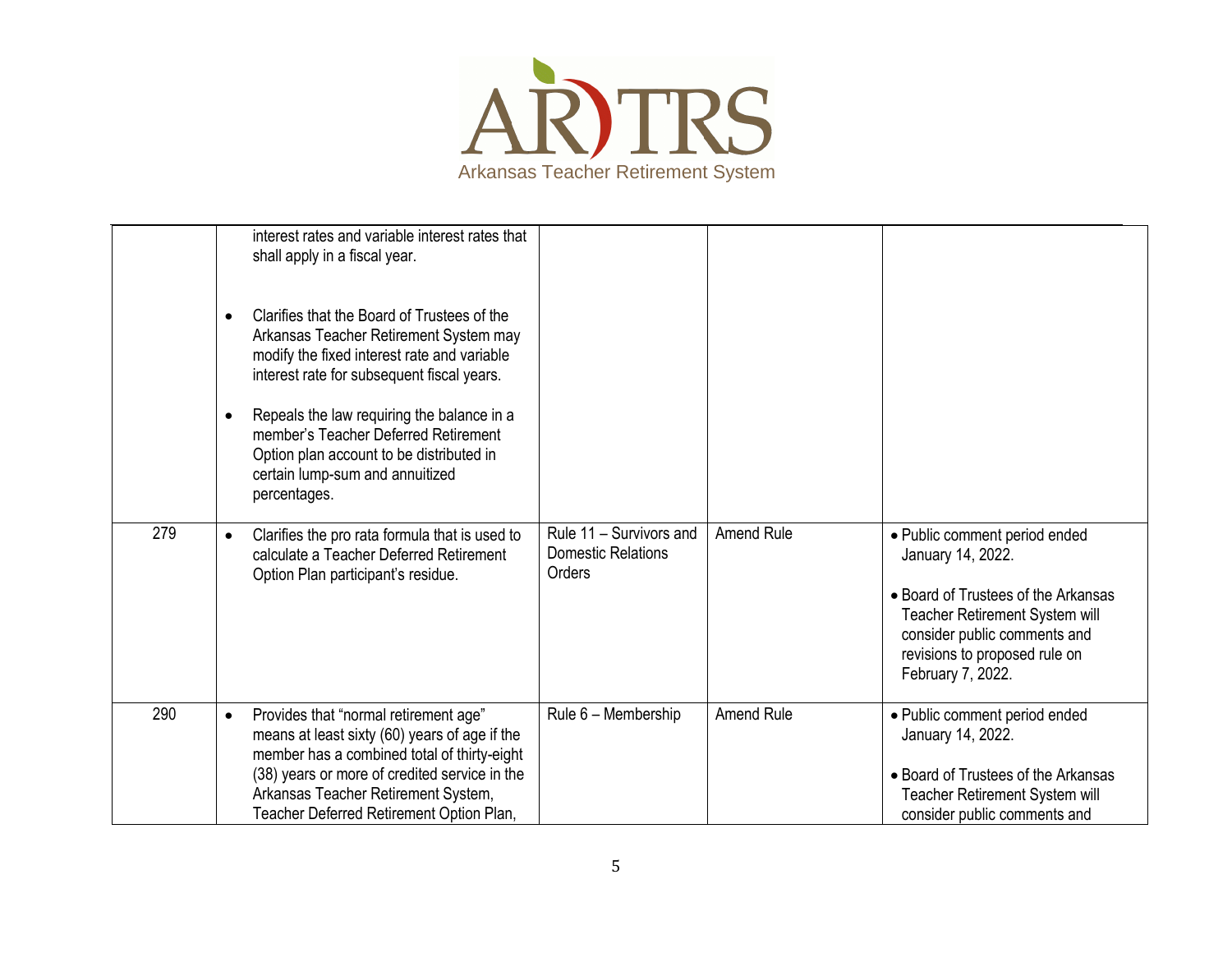

|     | or reciprocal service with another eligible<br>state retirement system.                                                                                                                                                                                                                                         |                                       |                   | revisions to proposed rule on<br>February 7, 2022.                                                                                                                                                                |
|-----|-----------------------------------------------------------------------------------------------------------------------------------------------------------------------------------------------------------------------------------------------------------------------------------------------------------------|---------------------------------------|-------------------|-------------------------------------------------------------------------------------------------------------------------------------------------------------------------------------------------------------------|
| 427 | Clarifies when reciprocal service earned<br>$\bullet$<br>from participation in an alternate retirement<br>plan may be established under the Arkansas<br>Teacher Retirement System.                                                                                                                              | Rule 6 - Membership                   | <b>Amend Rule</b> | • Public comment period ended<br>January 14, 2022.<br>• Board of Trustees of the Arkansas<br>Teacher Retirement System will<br>consider public comments and<br>revisions to proposed rule on<br>February 7, 2022. |
| 443 | Provides that an active member whose<br>$\bullet$<br>status changes from nonteacher to<br>administrator or from nonteacher to teacher<br>status under a contract for at least one<br>hundred eighty-five (185) days shall become<br>a contributory member of the Arkansas<br>Teacher Retirement System.         | Rule 6 - Membership                   | <b>Amend Rule</b> | • Public comment period ended<br>January 14, 2022.<br>• Board of Trustees of the Arkansas<br>Teacher Retirement System will<br>consider public comments and<br>revisions to proposed rule on<br>February 7, 2022. |
| 691 | Amends the definition of "employee" to<br>$\bullet$<br>clarify when youth participants in summer<br>work programs are not considered<br>"employees" under the Arkansas Teacher<br>Retirement System.<br>Provides that covered employers who act as<br>$\bullet$<br>a pass-through fiscal agent are not required | Rule 7 - Reporting and<br>Eligibility | <b>Amend Rule</b> | · Public comment period ended<br>January 14, 2022.<br>• Board of Trustees of the Arkansas<br>Teacher Retirement System will<br>consider public comments and<br>revisions to proposed rule on<br>February 7, 2022. |